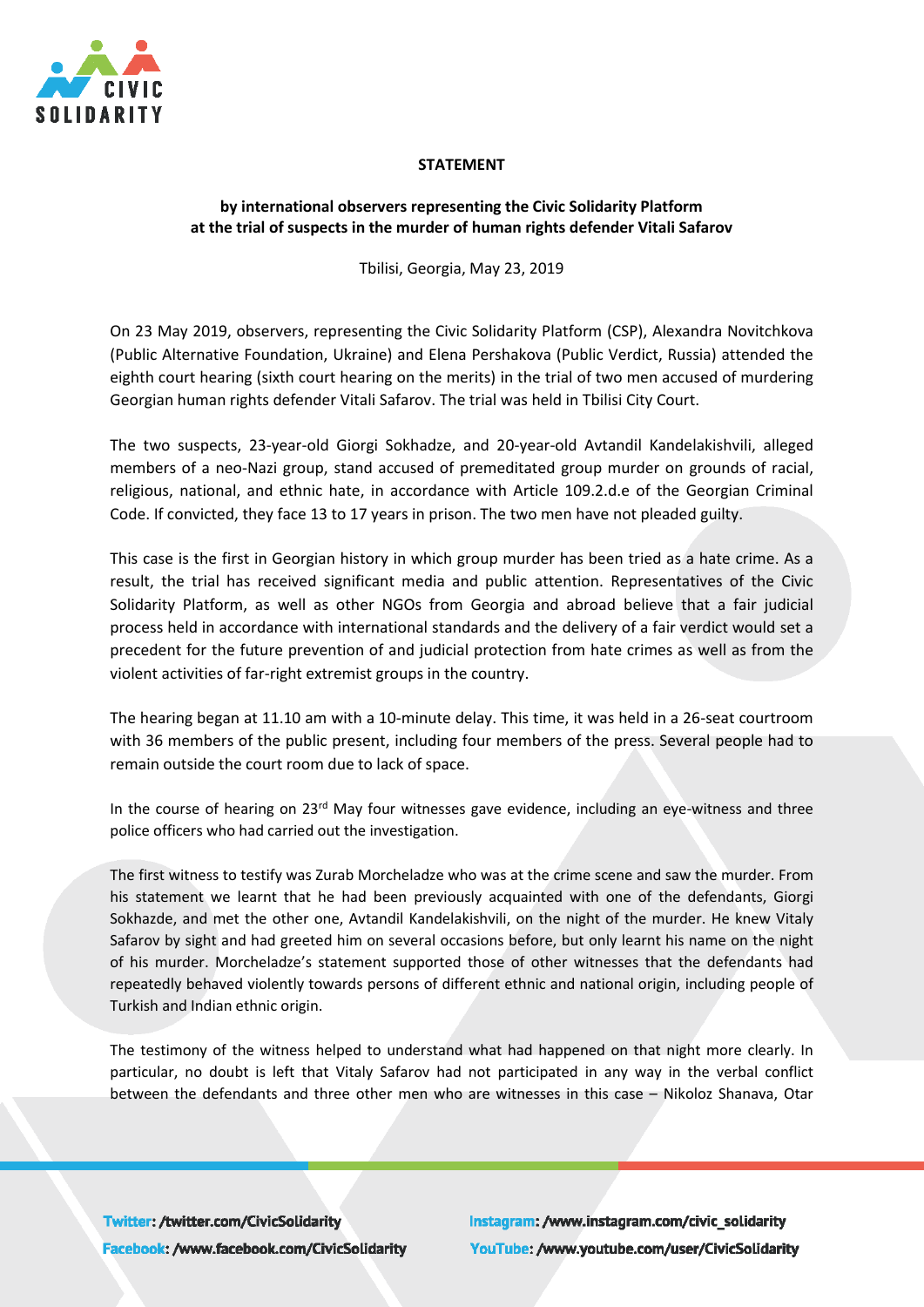

Gelashvili and Irakli Beltadze. On the contrary, according to Morcheladze, Vitaly tried to persuade them to stop the conflict. However, the witness Nikoloz Shanava, an alleged member of a neo-Nazi group and minor at the time of the event, hit Vitaly in the face as a response. Morcheladze told the court that as he tried to stop Shanava hitting Vitaly once again by pushing him to the ground he noticed the defendant Kandelakishvili pull out a pointed object and stab Vitaly in the chest. Right after that, according to the witness, Giorgi Sokhadze grabbed Vitaly from behind and started to hit him. The subsequent events developed rapidly. Morcheladze explained that he couldn't see what object exactly Sokhadze was using for hitting. At the same time, the witness reported that he had seen Vitaly stabbed at least six times. According to him, the attackers shouted xenophobic insults about Safarov's Jewish origin. This once again confirms the hate motive in this crime.

The observers point out that in the course of interrogation of this witness the defence lawyers put pressure on him by asking provocative and aggressive questions and the judge repeatedly reprimanded them for this.

The law enforcement officials who took part in the interrogation told the court how they gathered evidence for this case. Answering questions from the defence about their treatment of the witnesses they stated that the witnesses were not subjected to any pressure. The defendant Sokhadze repeatedly expressed complaints that the law enforcement officials did not take his willingness to cooperate with the investigation into consideration and thus have violated his rights. However, the investigators explained that judging by the evidence in their possession, they had no grounds for proposing cooperation.

As in previous hearings, defence lawyers asked the same questions repeatedly which were rejected either by the judge herself or after objections from the prosecution. Moreover, the judge reprimanded the defence lawyers twice for using inappropriate language and raising their voices at the witnesses. Defence lawyer Begiashvili again tried to demonise representatives of the non-governmental organisations who provide legal assistance to the victim's family and who are participating in the public investigation into this crime and leading the campaign "Georgia: No Place for Violence". In particular, he negatively commented on the names of Aleko Tskhitishvili from the Human Rights Centre as well as Giorgi Marjanishvili and Agit Mirzoev from the Centre of Participation and Development and accused them in allegedly having influenced the investigation. The monitoring group is concerned by repeated attempts of the defence to prevent legitimate activities of civil society organisations.

As in previous hearings, the judge Shorena Guntsadze duly ensured the principle of equality of arms, providing the prosecution and the defense with equal opportunities to question the witnesses. Both of the accused were present in the room and were able to present their arguments directly and through their lawyers. The atmosphere in the courtroom was tense. The judge had to call for silence several times by striking the gavel.

We would like to remind you that, in accordance with the Criminal Procedure Code of Georgia, the limit for holding suspects in pre-trial detention is nine months. Despite the fact that the court hearings are taking place in quick succession, we remain concerned about whether the court will be able to process all the evidence for the case, forensic conclusions, and witnesses' statements in time.

Twitter: /twitter.com/CivicSolidarity Facebook: /www.facebook.com/CivicSolidarity Instagram: /www.instagram.com/civic\_solidarity YouTube: /www.youtube.com/user/CivicSolidarity